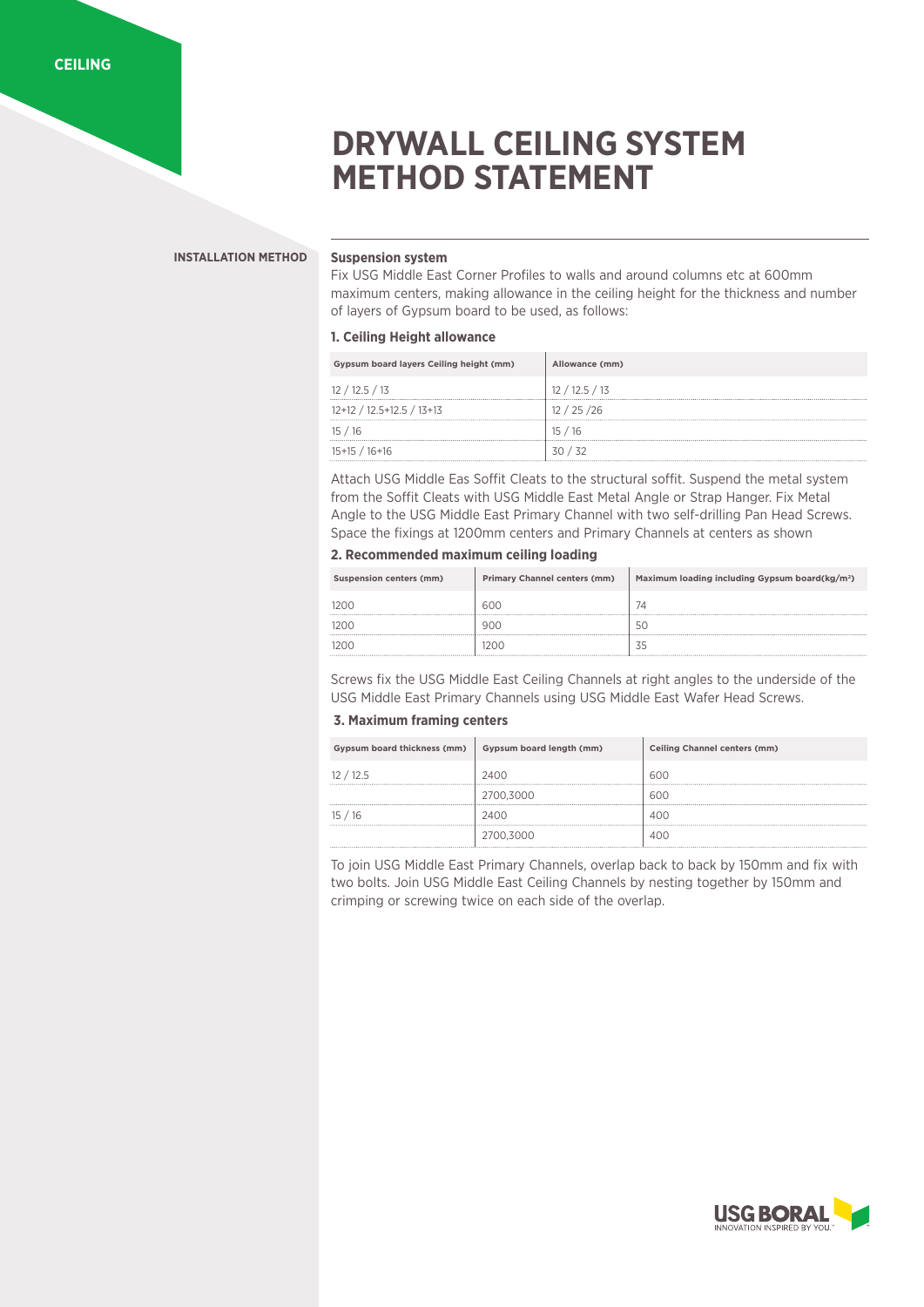#### **BOARDING**

#### **Single Layer**

When using single layer Gypsum board, fix with the bound edges at right angles to the ceiling sections, with adjoining edges lightly butted. End joints must occur at the center of the ceiling section, staggered by half a board length whenever possible leaving a gap of up to 3mm gap between ends of board. The Gypsum board is screw fixed to the ceiling sections at 230mm maximum centers with USG Middle East Drywall Self Tapping Screws of the appropriate length. Cut edges of the Gypsum board are screwed at 150mm maximum centers to the Ceiling Channel; likewise all edges are screwed to the Edge Channel at wall junctions at 150mm centers. Screws must be no closer than 10mm to bound edges and 13mm to cut edges of Gypsum board.

#### **Double Layer**

When using double layer Gypsum board, the first layer is fixed as above. The second layer should be fixed with all joints staggered in relation to the first layer and screwed to the Ceiling and Corner Profiles as before with USG Middle East Drywall Self Tapping Screws, avoiding the screws used to fix the first layer. To maintain acoustic integrity, seal around the perimeter of the ceiling with USG Middle East Acoustic Sealant. Where there may be a risk of interstitial condensation, use USG Middle East Aluminum foiled board as the inner layer of the ceiling, with the metalized film facing inwards. Where used in ceilings USG Middle East Firestop Gypsum board must always be the outer layer. When setting out in areas where partitioning is to be attached to the underside of the ceiling, position the USG Middle East Ceiling Channels so as to allow the partition ceiling U Track to be screw fixed to the USG Middle East Ceiling Channels. Suspend heavy loads, air ducting, lighting units etc directly from the structural soffit to avoid loading of the suspension framing.

#### **MOVEMENT CONTROL JOINTS**

The continuity of the Gypsum board and supporting structure should be broken by movement control joints: where the ceiling runs 10m or more in any direction where the ceiling crosses structural movement joints.